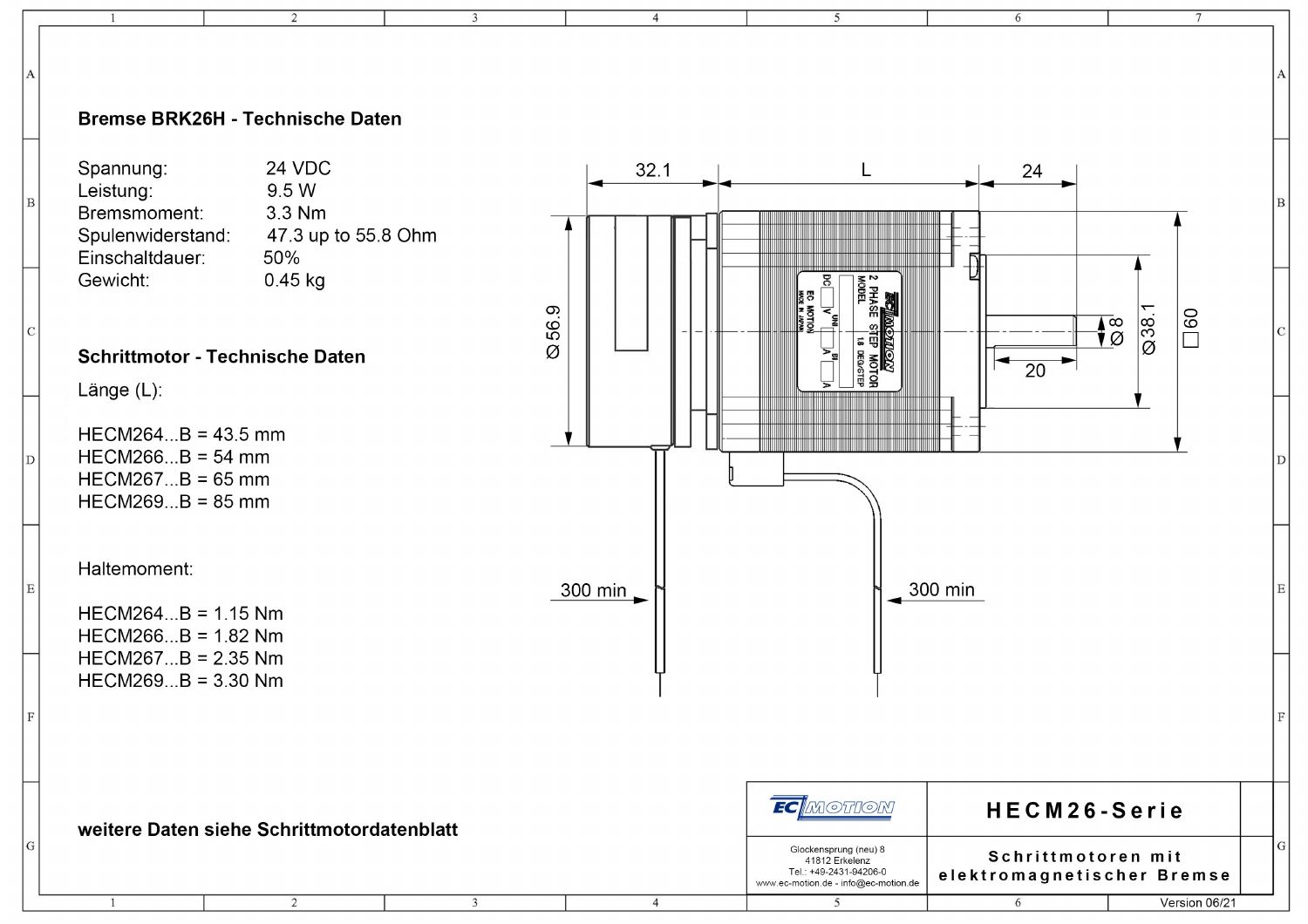# □ 60 mm HECM-SPECIFICATIONS

### **1.8° HIGH-TORQUE 2 PHASE STEPPING MOTOR**

| <b>Model</b>                             | <b>Bipolar Parallel</b> |                   |                                 |       | <b>Bipolar Serial</b> |                   |                                 |       | <b>Unipolar</b>   |                   |             |                                 |                 |
|------------------------------------------|-------------------------|-------------------|---------------------------------|-------|-----------------------|-------------------|---------------------------------|-------|-------------------|-------------------|-------------|---------------------------------|-----------------|
| $A =$ Single Shaft<br>$B =$ Double Shaft | Holding<br>Torque       | Current/<br>Phase | Resistance/Inductance/<br>Phase | Phase | Holding<br>Toraue     | Current/<br>Phase | Resistance/Inductance/<br>Phase | Phase | Holding<br>Toraue | Current/<br>Phase | Phase       | Resistance/Inductance/<br>Phase | Speed-<br>curve |
|                                          | [Nm]                    | [A]               | [Ohm]                           | [mH]  | [Nm]                  | [A]               | <b>[Ohm]</b>                    | [mH]  | [Nm]              | [A]               | <b>Ohml</b> | [mH]                            |                 |
| HECM264-E2.0 (A/B)                       | 1.15                    | 2.8               | 0.73                            | 2.1   | .15 <sub>1</sub>      | $\overline{1.4}$  | 2.9                             | 8.4   | 0.85              | 2.0               | .45         | 2.1                             | $\Delta$ 1      |
| HECM264-E3.0 (A/B)                       | .15                     | 4.2               | $0.33*$                         | 0.1   | . . 15                |                   | . .3*                           | 4.0   | 0.85              | 3.0               | $0.65*$     | 0. ا                            | A2              |

|      | Number of Leads          |        |                                                                                                                                                                                                                                                                                                                                                                                                                                                                                                                  | <b>Weight of Motor</b>   |          |                               | Size Lenght                   | Rotor Inertia                                 |
|------|--------------------------|--------|------------------------------------------------------------------------------------------------------------------------------------------------------------------------------------------------------------------------------------------------------------------------------------------------------------------------------------------------------------------------------------------------------------------------------------------------------------------------------------------------------------------|--------------------------|----------|-------------------------------|-------------------------------|-----------------------------------------------|
|      |                          |        |                                                                                                                                                                                                                                                                                                                                                                                                                                                                                                                  | 0.6 kg                   |          |                               | $60 \times 60 \times 43.5$ mm | $J \times 10^{-7}$<br>280<br>kam <sup>2</sup> |
| $ -$ | $\overline{\phantom{a}}$ | $\sim$ | $\mathbf{1} \times \mathbf{1} \times \mathbf{1} \times \mathbf{1} \times \mathbf{1} \times \mathbf{1} \times \mathbf{1} \times \mathbf{1} \times \mathbf{1} \times \mathbf{1} \times \mathbf{1} \times \mathbf{1} \times \mathbf{1} \times \mathbf{1} \times \mathbf{1} \times \mathbf{1} \times \mathbf{1} \times \mathbf{1} \times \mathbf{1} \times \mathbf{1} \times \mathbf{1} \times \mathbf{1} \times \mathbf{1} \times \mathbf{1} \times \mathbf{1} \times \mathbf{1} \times \mathbf{1} \times \mathbf{$ | $\overline{\phantom{a}}$ | $\cdots$ | $\sim$ $\sim$ $\sim$ $\prime$ |                               |                                               |

Resistance / Phase ( $\Omega$ ) =  $\pm$  10%, ( $*$  ± 15%), Inductance / Phase (mH) =  $\pm$  20%

| <b>Model</b>                             | <b>Bipolar Parallel</b> |                   |         |                                  | <b>Bipolar Serial</b> |                   |        |                                  | <b>Unipolar</b>   |                   |                                 |       | <b>Torque</b><br>Speed- |
|------------------------------------------|-------------------------|-------------------|---------|----------------------------------|-----------------------|-------------------|--------|----------------------------------|-------------------|-------------------|---------------------------------|-------|-------------------------|
| $A =$ Single Shaft<br>$B = Double Shaft$ | Holding<br>lorque       | Current/<br>Phase | Phase   | Resistance/Inductance/I<br>Phase | Holding<br>Toraue     | Current/<br>Phase | Phase  | Resistance/Inductance/I<br>Phase | Holdina<br>Toraue | Current/<br>Phase | Resistance/Inductance/<br>Phase | Phase | curve                   |
|                                          | [Nm]                    | $[{\mathsf A}]$   | [Ohm]   | [mH]                             | [Nm]                  | [A]               | [Ohm]  | [mH]                             | [Nm]              | [A]               | [Ohm]                           | [mH]  |                         |
| HECM266-E2.0 (A/B)                       | .82                     | 2.8               | 0.1     | 3.8                              | .82                   | $\overline{1.4}$  | 4.0    | 15.2                             | .35               | 2.0               | 2.0                             | 3.8   | Œ                       |
| HECM266-E3.0 (A/B)                       | .82                     | 4.2               | $0.43*$ | .6                               | .82                   | 2.1               | $.7^*$ | 6.4                              | .35               | 3.0               | $0.85*$                         | 6.،   | B2                      |

| Number of Leads                                                                       | <b>Weight of Motor</b>                                                                                                                                                                                                                                                                                                                                                                                              | Size Lenght                 | Rotor Inertia                  |
|---------------------------------------------------------------------------------------|---------------------------------------------------------------------------------------------------------------------------------------------------------------------------------------------------------------------------------------------------------------------------------------------------------------------------------------------------------------------------------------------------------------------|-----------------------------|--------------------------------|
|                                                                                       | 0.85 kg                                                                                                                                                                                                                                                                                                                                                                                                             | $60 \times 60 \times 54$ mm | 450<br><b>kam</b><br>$\lambda$ |
| $\lambda$ 0.0 $\lambda$<br>$\Box$ $\Box$ $\Box$ $\Box$ $\Box$ $\Box$<br>$\rightarrow$ | $\overline{1}$ $\overline{2}$ $\overline{2}$ $\overline{1}$ $\overline{1}$ $\overline{1}$ $\overline{1}$ $\overline{1}$ $\overline{1}$ $\overline{1}$ $\overline{1}$ $\overline{1}$ $\overline{1}$ $\overline{1}$ $\overline{1}$ $\overline{1}$ $\overline{1}$ $\overline{1}$ $\overline{1}$ $\overline{1}$ $\overline{1}$ $\overline{1}$ $\overline{1}$ $\overline{1}$ $\overline{$<br>$\sim$ $\sim$ $\sim$ $\sim$ | $\sim$ $\sim$ $\sim$        |                                |

Resistance / Phase ( $\Omega$ ) =  $\pm$  10%, (\*  $\pm$  15%), Inductance / Phase (mH) =  $\pm$  20%

| <b>Model</b>                             |                          |                   | <b>Bipolar Parallel</b> |                                 | <b>Bipolar Serial</b> |                   |                                 |       |                   | <b>Torque</b><br>Speed- |              |                                 |                       |
|------------------------------------------|--------------------------|-------------------|-------------------------|---------------------------------|-----------------------|-------------------|---------------------------------|-------|-------------------|-------------------------|--------------|---------------------------------|-----------------------|
| $A =$ Single Shaft<br>$B =$ Double Shaft | Holding<br><b>Torque</b> | Current/<br>Phase | Phase                   | Resistance/Inductance/<br>Phase | Holding<br>Toraue     | Current/<br>Phase | Resistance/Inductance/<br>Phase | Phase | Holding<br>Toraue | Current/<br>Phase       | Phase        | Resistance/Inductance/<br>Phase | curve                 |
|                                          | [Nm]                     | $[{\mathsf A}]$   | [Ohm]                   | [mH]                            | [Nm]                  | [A]               | [Ohm]                           | [mH]  | [Nm]              | [A]                     | <b>[Ohm]</b> | [mH]                            |                       |
| HECM267-E2.4 (A/B)                       | 2.35                     | 3.5               | 0.75                    | 3.1                             | 2.35                  | 1.75              | 3.0                             | 12.4  | .75               | 2.45                    | .5           | 3.1                             | C1                    |
| HECM267-E3.0 (A/B)                       | 2.35                     | 4.2               | $0.5*$                  | 2.0                             | 2.35                  | 2.1               | $2.0*$                          | 8.0   | .75،              | 3.0                     | $.0^*$       | 2.0                             | $\widehat{\text{C2}}$ |

| Number of Leads                                                    | <b>Weight of Motor</b> | Size Lenaht                 | Rotor Inertia   |  |  |  |  |  |
|--------------------------------------------------------------------|------------------------|-----------------------------|-----------------|--|--|--|--|--|
|                                                                    | <b>KQ</b>              | $60 \times 60 \times 65$ mm | 570 x 10<br>kam |  |  |  |  |  |
| $Dcoitanoo/Dhono(0) = +100(1 + 150) Industano(Dhono(mH) = +200(1)$ |                        |                             |                 |  |  |  |  |  |

Resistance / Phase ( $\Omega$ ) =  $\pm$  10%, (\*  $\pm$  15%), Inductance / Phase (mH) =  $\pm$  20%

| <b>Model</b>                             |                          |                   | <b>Bipolar Parallel</b> |                        | <b>Bipolar Serial</b> |                   |                                 |       |                   | <b>Torque</b><br>Speed- |              |                                 |       |
|------------------------------------------|--------------------------|-------------------|-------------------------|------------------------|-----------------------|-------------------|---------------------------------|-------|-------------------|-------------------------|--------------|---------------------------------|-------|
| $A =$ Single Shaft<br>$B = Double Shaft$ | Holding<br><b>Forque</b> | Current/<br>Phase | Resistance/<br>Phase    | /lnductance/l<br>Phase | Holding<br>Toraue     | Current/<br>Phase | Resistance/Inductance/<br>Phase | Phase | Holding<br>Toraue | Current/<br>Phase       | Phase        | Resistance/Inductance/<br>Phase | curve |
|                                          | [Nm]                     | [A]               | [Ohm]                   | [mH]                   | [Nm]                  | [A]               | [Ohm]                           | [TH]  | [Nm]              | [A]                     | <b>[Ohm]</b> | [mH]                            |       |
| HECM269-E2.4 (A/B)                       | 3.30                     | 3.5               | 0.1                     | 5.0                    | 3.30                  | .75               | 4.0                             | 20.0  | 2.45              | 2.45                    | 2.0          | 5.0                             | O1    |
| HECM269-E3.0 (A/B)                       | 3.30                     | 4.2               | $0.65*$                 | 3.2                    | 3.30                  | 2.1               | $2.6*$                          | 12.8  | 2.45              | 3.0                     | . .3*        | 3.2                             | D2    |

| Number of Leads | <b>Weight of Motor</b> | Size Lenght                 | Rotor Inertia      |
|-----------------|------------------------|-----------------------------|--------------------|
|                 | $.45$ kg               | $60 \times 60 \times 85$ mm | 900x<br>.10<br>kam |

Resistance / Phase ( $\Omega$ ) =  $\pm$  10%, ( $*$   $\pm$  15%), Inductance / Phase (mH) =  $\pm$  20%